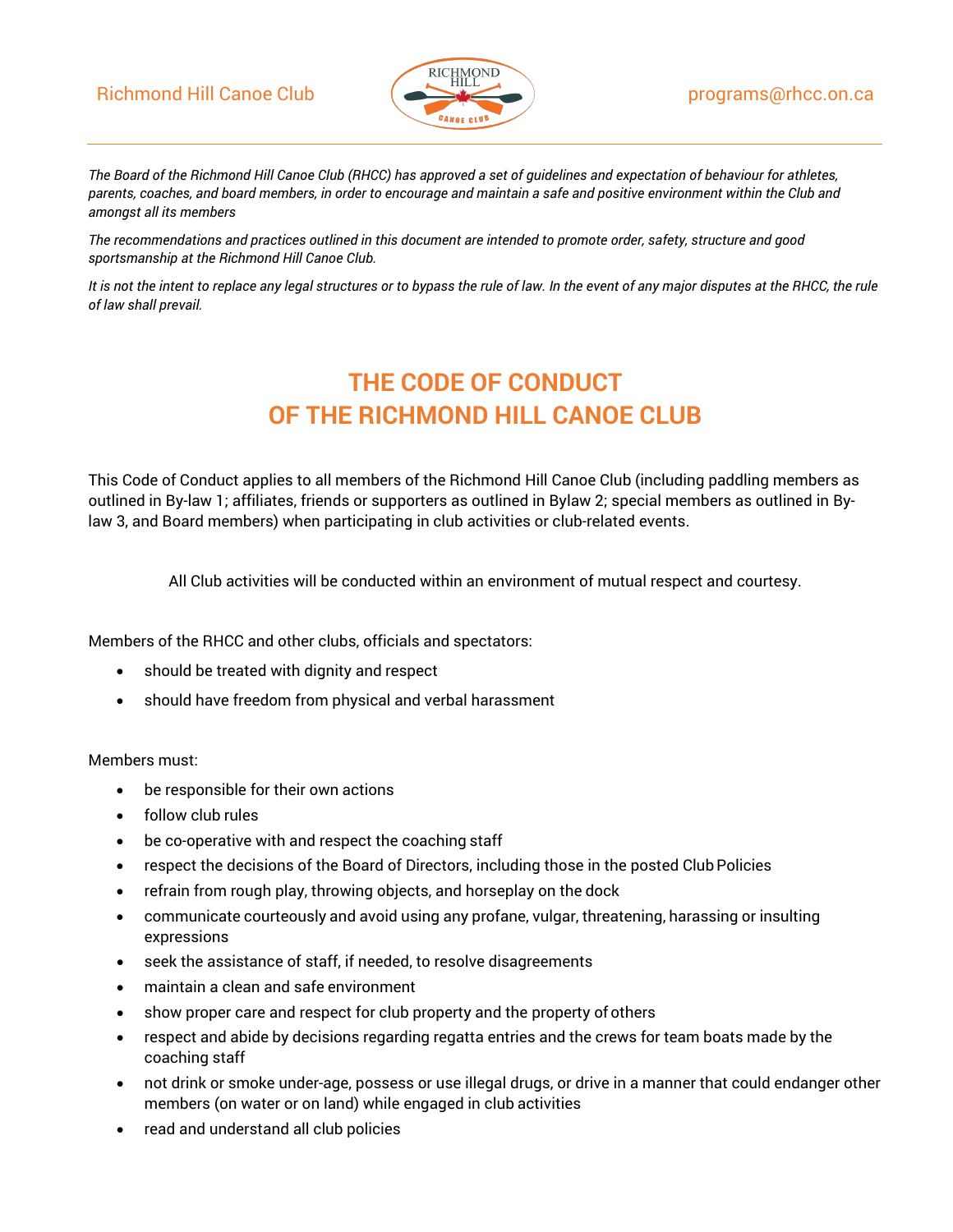

Violence in any form will not be tolerated such as verbal and physical intimidation or assault, etc.

Conduct contrary to the code above is "injurious to the Club" and can lead to suspension or termination of membership privileges, as outlined in By-law 4.5.

Twenty Four (24) Hour Rule: Conflicts should not be dealt with during training sessions or at regattas. It is recommended that parties walk away from the conflict if safe to do so. The RHCC endorses the "24 hour rule" when launching a complaint against the Club or any of its members or coaching staff. This involves waiting a "cooling off" period of 24 hours following the incident. After 24 hours, it is recommended that the member(s) speaks directly (preferably in person) to the part(y)ies involved with the conflict. A third party may be brought in, if necessary, to try to resolve the issue. Unresolved issues can be brought forth to the Board of Directors in writing.

## **THE GUIDELINES FOR DISCIPLINE OF THE RICHMOND HILL CANOE CLUB**

These Guidelines for Discipline apply to all paddling members; affiliates, friends or supporters; and special members of the Club for all club and club-related activities.

Incidents are cumulative. Corrective action and interventions by the Club that do not result in change or improvement will result in escalating consequences in the form of suspensions and finally termination of membership. The Disciplinary Procedure is outlined in By-law 4.3.

The Disciplinary Procedure includes the following steps:

- 1. a verbal warning, with a written record kept of the verbal warning
- 2. a written warning
- 3. an invitation to a documented interview with the Board of Directors; in the event that the invitation is declined, a documented meeting and action by the Board
- 4. a suspension of membership privileges for a given time
- 5. a termination of membership privileges

Steps 4 and 5 will include 15 days written notice to the member after which the Board may pass a resolution authorizing disciplinary action, and the member is entitled to make a written submission opposing the disciplinary action, not less than 5 days before the end of the 15 day period.

A member with paddling privileges may have his/her membership suspended and/or revoked for neglecting the safety standards of the Club. An infraction involving the refusal to comply with safety regulations shall mean an immediate suspension of membership privileges for a length of time determined by the Head Coach and the Commodore or designate. A member and/or his/her parent may appeal this suspension by requesting a meeting of the Board of Directors.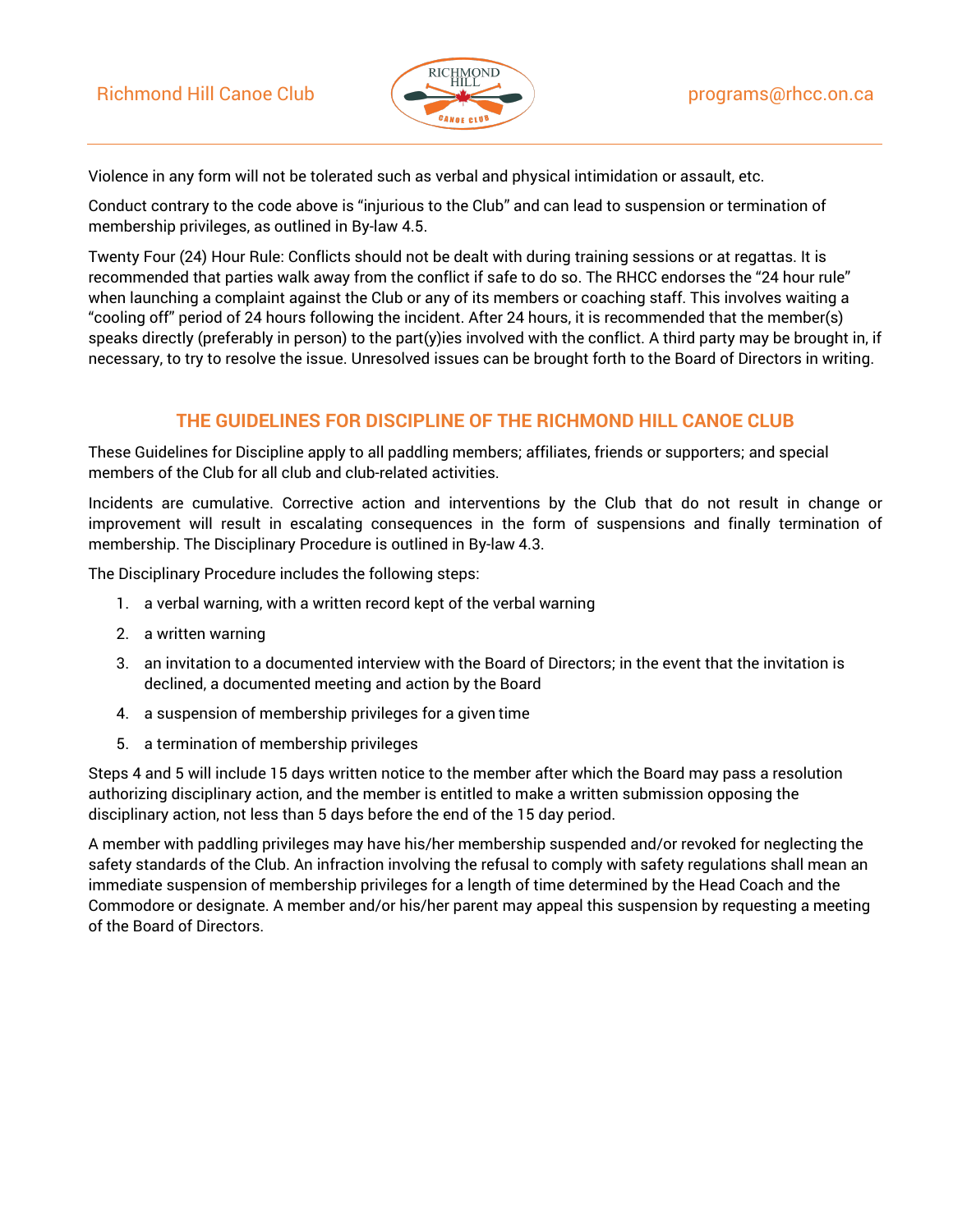## Richmond Hill Canoe Club ( **Programs** extending the programs of hec.on.ca



### **Letter of Warning**

Letter of Warning may result from:

- ignoring verbal corrective directives issued by staff or the Board
- outright disobedience and disrespect to a staff member
- failure by a member of the coaching staff to follow club policies
- refusal to abide by selection to team boats
- any other action which violates the Code of Conduct upon decision of the Board following a meeting to which the member has been invited

### **Major Infractions**

For major infractions there will be an automatic suspension for a period determined by the Board and possible expulsion. The police may be called. During club related activities, major infractions include:

- drinking underage
- use of illegal drugs or possession of drug-related items
- speeding or dangerous driving near the club or at away regattas (on water orland)
- violence or threats of bodily harm

Members who destroy or damage club property will be required to pay the cost of repair or replacement.

### **General Guidelines**

- 1. All members are permitted to control an immediate safety issue.
- 2. Parents may take corrective action for the behaviour of their own children or those who have been entrusted to their care. Concerns about the actions of other paddlers shall be brought to the attention of the coaching staff.
- 3. All coaching staff are permitted to make a verbal warning of a disciplinary nature to any paddler. The verbal warning will be followed by a verbal report to the Head Coach for serious incidents. Repeated minor incidents or a major incident will be reported in writing to the Board of Directors.
- 4. Members' written concerns about incidents involving paddlers, parents; affiliates, friends or supporters; or staff at the Club or competition site will be referred to the Board.
- 5. Members will be encouraged to settle mutual differences between themselves, mediated by a coach or member of the Board.
- 6. If the action of a member requires a meeting of the Board, then the Board shall be required to meet within 15 days of a written report regarding the infraction being delivered to the Head Coach, Commodore or Board of Directors. The decision of the Board must be made available in writing to the member within 5 days of the meeting.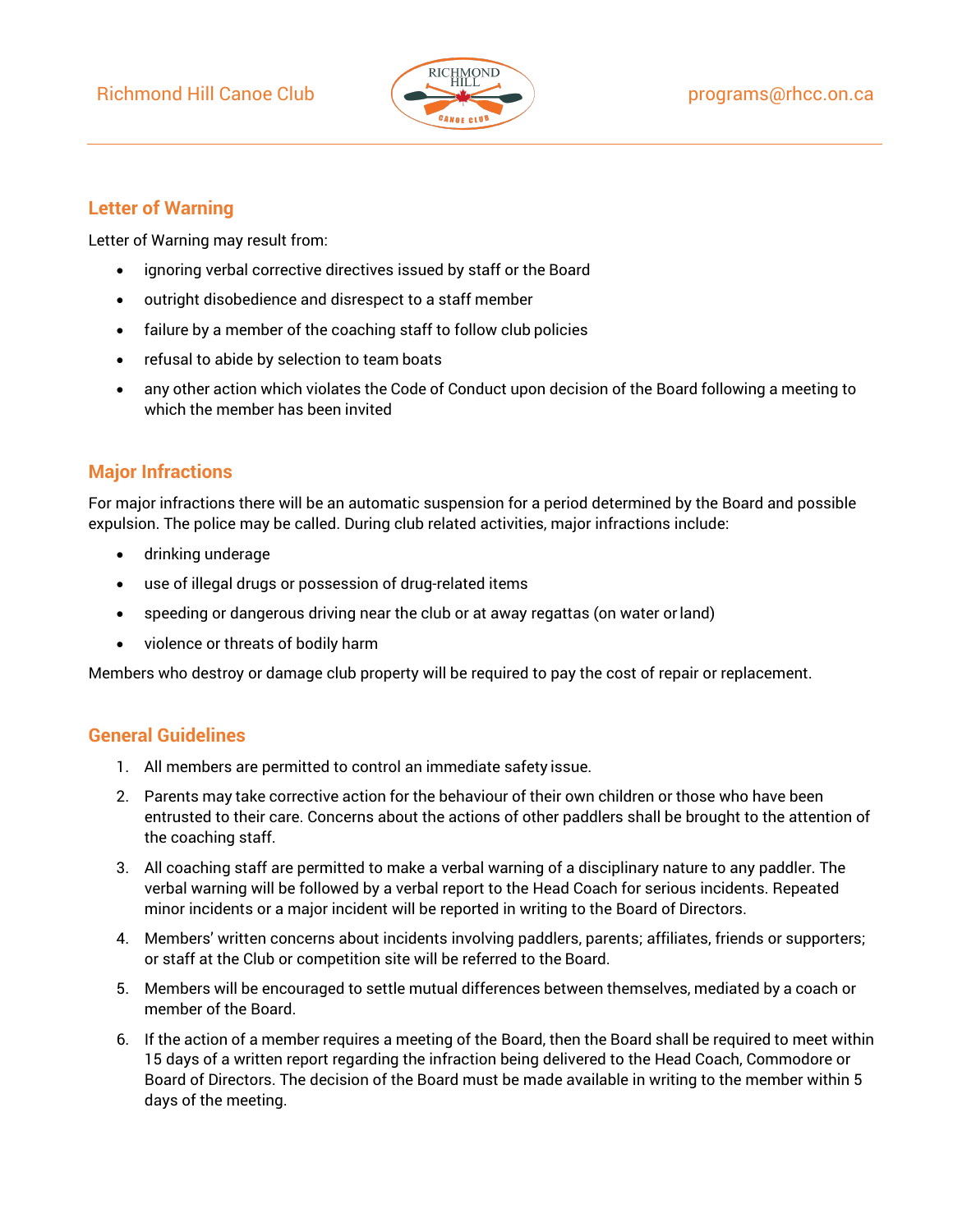

## **Expectations for Athletes**

The "athlete" refers to all athletes training at the Richmond Hill Canoe Club (hereafter referred to as the Club), including all athletes in the recreation, development and competitive streams. Expectations for experienced masters and inexperienced masters are described separately.

Athletes at the Club are expected to:

- Come motivated and ready to work hard
- Be organized and on time
- Treat others with the same respect and fairness that they wish to receive
- Assist in developing a Club atmosphere that is inclusive and open.
- Respect and encourage other teammates at all times, including when training orracing
- Refrain from disrespectful behaviour towards fellow athletes, parents or coaches. This includes inappropriate teasing, yelling, talking back, etc.
- Acknowledge that the Head Coach and the coaching staff are in charge of managing the club which includes but is not limited to: club maintenance, club safety, and the running of all the programs, and are deserving of respect and attention in all situations.
- During training, respectfully listen to the coach in all aspects of training including but not limited to: nutrition advice, strength training technique, on-water technique, racing or any other areas of cross training that are related to the program.
- Ensure that no other family member interferes during training or coaching.
- On race day and during each race, listen to the coach and heed all of the advice given.
- Relay any concerns or questions in a respectful and polite manner.
- Inform the coach of an early departure from practice or the reason(s) for a late arrival.
- Respect any coach or high performance athlete with regards to matters of on and off-watersafety.
- Familiarize themselves with and follow the RHCC paddling safety rules (as outlined below)
- Attend all regattas throughout the racing season as directed by the coach. If they cannot attend, then they must notify the coach as soon as they can.
- Arrive at the race course at the time given by the coach and if they cannot, for whatever reason, they must notify the coach
- Adhere to the coach's decisions with respect to race entries and team boat selection. If there are questions and concerns about said selection or entries, then the athlete should bring them to the coaching staff involved in the decision.
- Be aware of and keep track of their own race times at each regatta.
- Remain with their respective coaches during regattas and reserve contact with parents to breaks and lunch time. It is not time to socialize between races, as the athletes need to focus and prepare themselves for the next race.
- Show up for both boat loading and unloading for each regatta, even if it means that they have to make an additional trip to the club house during off hours. It is their responsibility to find out the time and location for loading/unloading from the coach.
- Efficiently and promptly load and unload boats as directed by the coaches and high performance athletes
- Assist with the cleanup of the clubhouse and other training facilities promptly after workouts.
- Assist with dock installation and storage when required at the beginning and the end of the season
- Keep cell phones turned off during training and at competitions.
- Respect all equipment. Paddles need to be put away after training and all club boats must be dried off daily and cleaned weekly. If an athlete is seen abusing or misusing club equipment, then they will receive a warning. The second time it occurs, that piece of equipment will be taken away and replaced with something else. If the athlete is negligently using the equipment in such a way that it is seen as blatantly disrespectful to the Club, then it will be taken away immediately.
- Respect the privately owned equipment stored by the club and do not use it without prior permission from the owner.
- Thank those who contribute to their athletic development.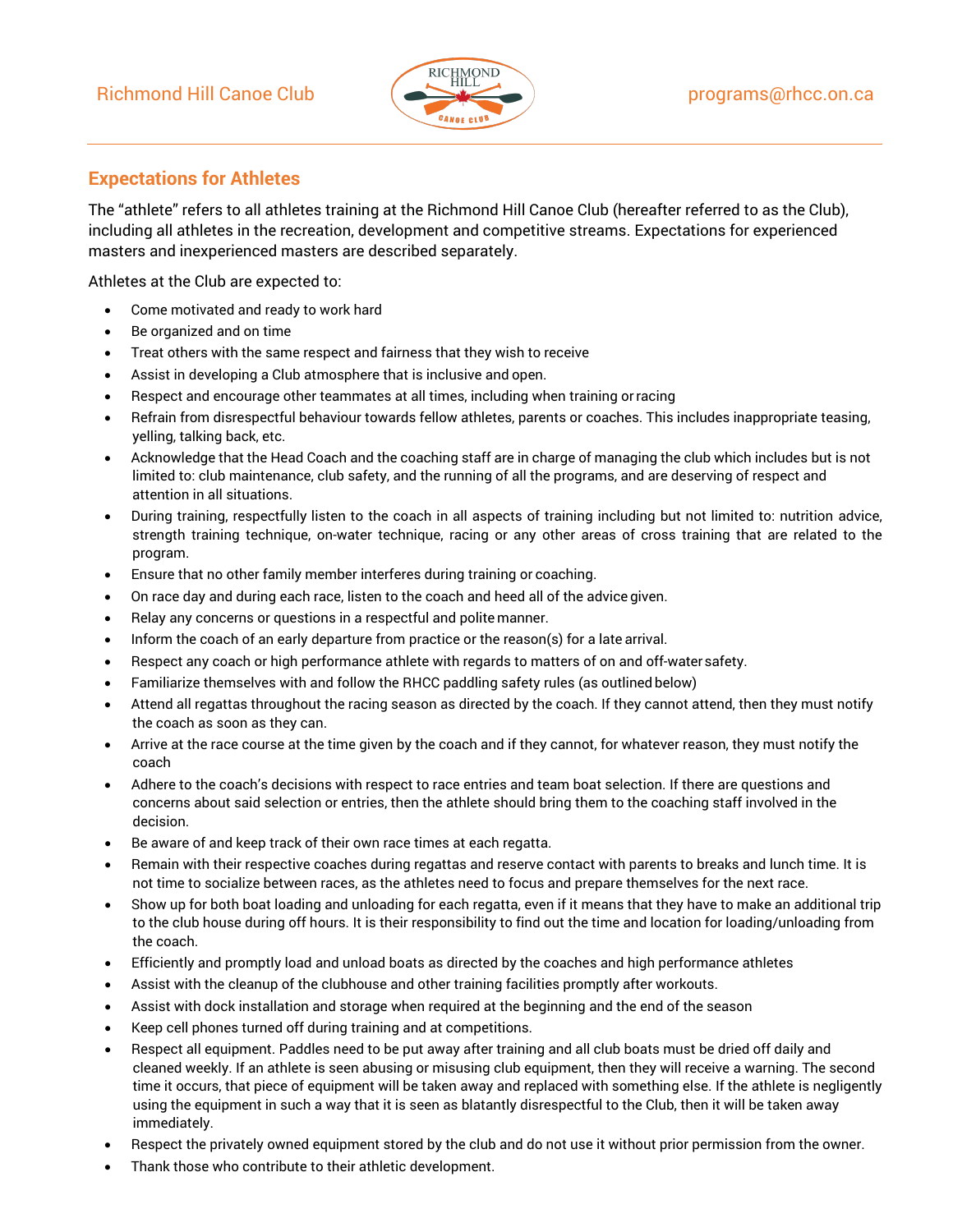## Richmond Hill Canoe Club ( **exception 1998** programs@rhcc.on.ca



### **Expectations for Coaches**

The "Coach" below refers to all coaches employed by the Club, including the Head Coach, assistant coach, coach for the inexperienced masters, junior coach, dragon boat coach, adult intro course coach and summer camp coach; full or part-time for canoe, kayak or dragon boat.

A good coach helps to create positive sporting experiences for his/her athletes, and helps each athlete realize their athletic potential. A good coach can impart the value of hard work, motivation, focus, discipline and tenacity; in short, valuable life skills. A good coach must be proficient in many areas, including technical knowledge, people management, sports safety (including water and watercraft safety) and coaching techniques. A coach's conduct towards athletes, parents and other Club members must be characterized by courtesy, good faith and respect at all times.

A Richmond Hill Canoe Club Coach is expected to:

- Act with integrity and respect in performing all duties owed to the athletes, the parents, other coaches, and the sport, both on and off the water
- Act in the best interest of the athlete's development as a whole person.
- Strive to maintain the present and future health and well-being of the athlete
- Strictly respect and observe all Club procedural and safety regulations
- Be organized and on time
- Communicate changes to training schedules and coaches, if any, in a timely manner
- Be familiar with the Long Term Athlete Development manual of the CKC, as approved by the Club [http://canoekayak.ca/wp-content/uploads/2014/11/LTAD\\_ENG\\_2009\\_eDoc.pdf](http://canoekayak.ca/wp-content/uploads/2014/11/LTAD_ENG_2009_eDoc.pdf)
- Plan, execute and assess outstanding training programs for all levels of athletes
- Identify and recruit potential competitive paddlers from summer camps
- Provide appropriate communication/notice of regatta schedules, team boat crews, etc.
- Monitor and maintain all Club equipment, reporting to the Board any inadequacies and recommendations for follow-up
- Ensure training and racing sites are safe.
- Be prepared to act appropriately in case of emergency
- Avoid placing athletes in situations presenting unnecessary risk or beyond their level/ability
- Make wise use of the authority of the position and make decisions in the interest of the athletes
- Ensure that everyone is treated equally, regardless of athletic potential, ethnicity, sex, language, religion or age
- Always ensure decisions are taken equitably
- Honour commitments and agreed objectives
- Maintain confidentiality and privacy of personal information, and use it appropriately.
- Maintain dignity in all circumstances and exercise self-control
- Avoid situations that may affect objectivity or impartiality of coaching duties
- Abstain from all behaviors considered to be harassment or inappropriate relations with an athlete
- Ensure that no other family member interferes during training or coaching.
- Respect race officials
- Respond to all Board requests and emails in a timely matter, where and when appropriate.
- Be accessible, approachable and available for parents to discuss any training, attendance or other issues relating to their child
- Take steps to resolve any outstanding issue with an athlete, a parent or a board member in an open-minded and respectful way. If the issue remains unresolved, then the coach is asked to contact the Board of Directors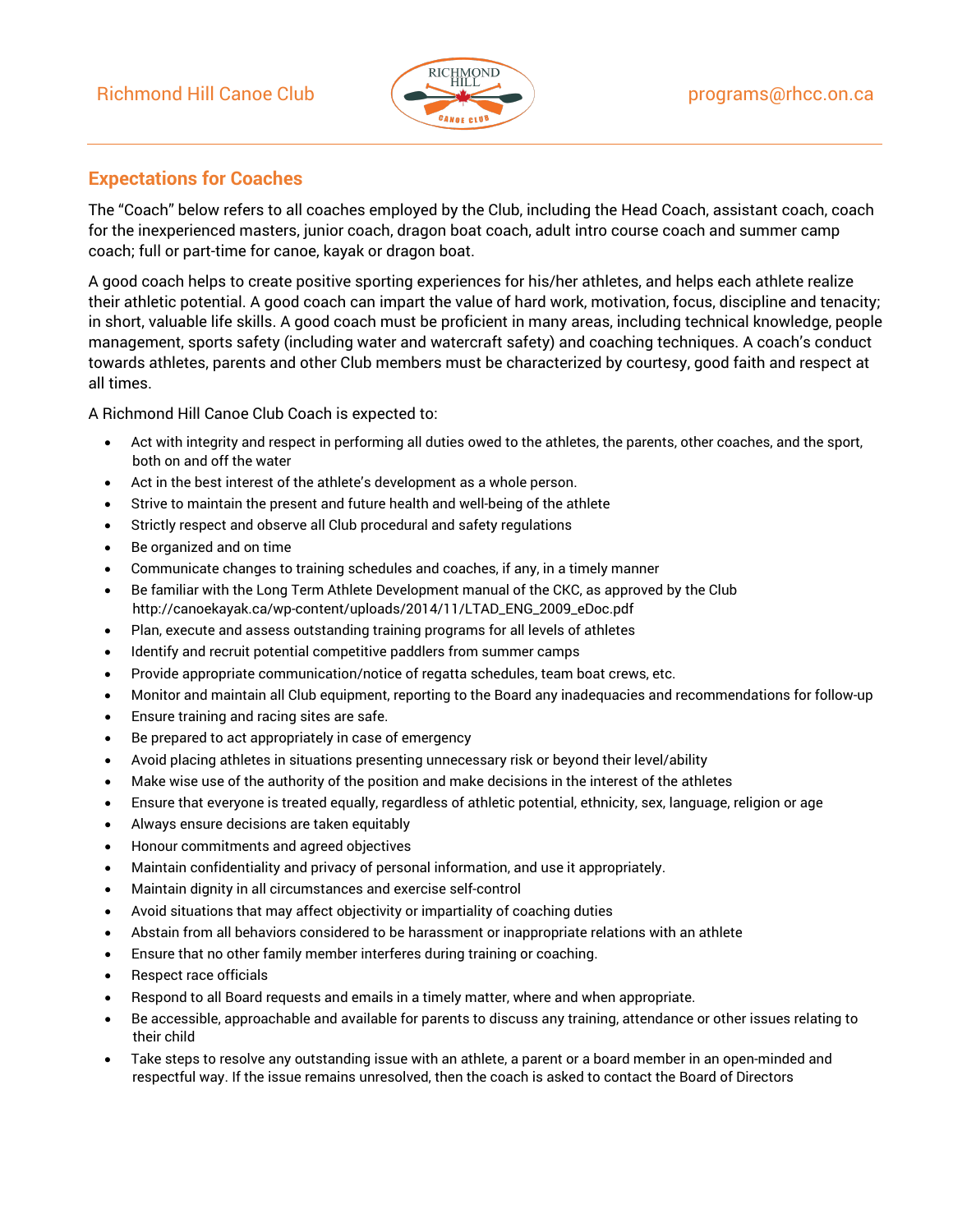

## **Expectations for Parents**

Parents play a significant role in the success of their child's sporting experience. It is important to monitor the type of support and expectations for their child. How a parent reacts to any particular situation that the athlete encounters in the sport will be mirrored by the athlete, so particularly in cases of dispute and disagreement, it is important to encourage good sportsmanship by being a positive role model to their child. The parents' conduct towards coaches and other fellow parents, athletes and special members of the Club must be characterized by courtesy, good faith and respect.

Parents and legal guardians of athletes training at the Richmond Hill Canoe Club are expected to:

- Support and encourage their child at all times, no matter what the outcome or circumstance.
- Understand that this is a team sport and strive to be supportive of the whole team and not just individual athletes
- Inform the coach of any physical disability or ailment that may affect the safety of the child or the health and safety of others
- Be respectful of coaching decisions and also of race officials
- Refrain from interfering with training, coaching or racing at any time or at any venue. This includes issues of concern such as their child's performance, training regime, etc. All these issues should be discussed at an appropriate and prearranged time and place (i.e. never before, during or immediately after a race or during training). Follow the "24 hour rule" (see page 2). Be sure to follow the designated chain of command, i.e. if an issue with a junior coach cannot be satisfactorily resolved, speak with the head coach prior to contacting the Board.
- Contact the Board of Directors if an issue has not been satisfactorily resolved directly with the head coach
- Be familiar with the Long Term Athlete Development Plan endorsed by the CKC and the Clu[b http://canoekayak.ca/wp](http://canoekayak.ca/wp-content/uploads/2014/11/LTAD_ENG_2009_eDoc.pdf)[content/uploads/2014/11/LTAD\\_ENG\\_2009\\_eDoc.pdf](http://canoekayak.ca/wp-content/uploads/2014/11/LTAD_ENG_2009_eDoc.pdf)
- Understand that racing development, intermediate, advanced, and high performance levels are part of the developmental and competitive stream of sprint kayaking and canoeing. Training and competing at these levels require total commitment, focus and effort. This is not summer camp week over week.
- Volunteer as required by the RHCC Volunteer Policy. Parental volunteer involvement with the club at any level is necessary and heavily encouraged. The Club is a collective group of volunteers trying our best to maximize the potential in your child and in the club.
- Be pro-active in seeking regatta-related information (for example, ensuring that you are on the email distribution list, seeking confirmation from coaches, etc, and not relying solely on information coming home with athletes).
- Respond to emails when requested, in order that decisions and appropriate follow-up can be made in a timely fashion.
- Recognize that parents are not to be involved in the decision making of race entries and crew boats.
- Understand that parents are not to instruct an athlete before or after a race as it may conflict with the coach's
- plans and strategies
- Reserve contact between the athlete and parents to breaks and lunch time while at regattas. It is not time to socialize between races, as the athletes need to focus and prepare themselves for the next race.
- Ensure that no other family member interferes during training or coaching.
- Pay all fees owing to the Club on time
- Acknowledge that athletes participating in Divisionals, Provincials and Nationals are responsible for entry fees as well as racing fees for single and tandem racing, where applicable.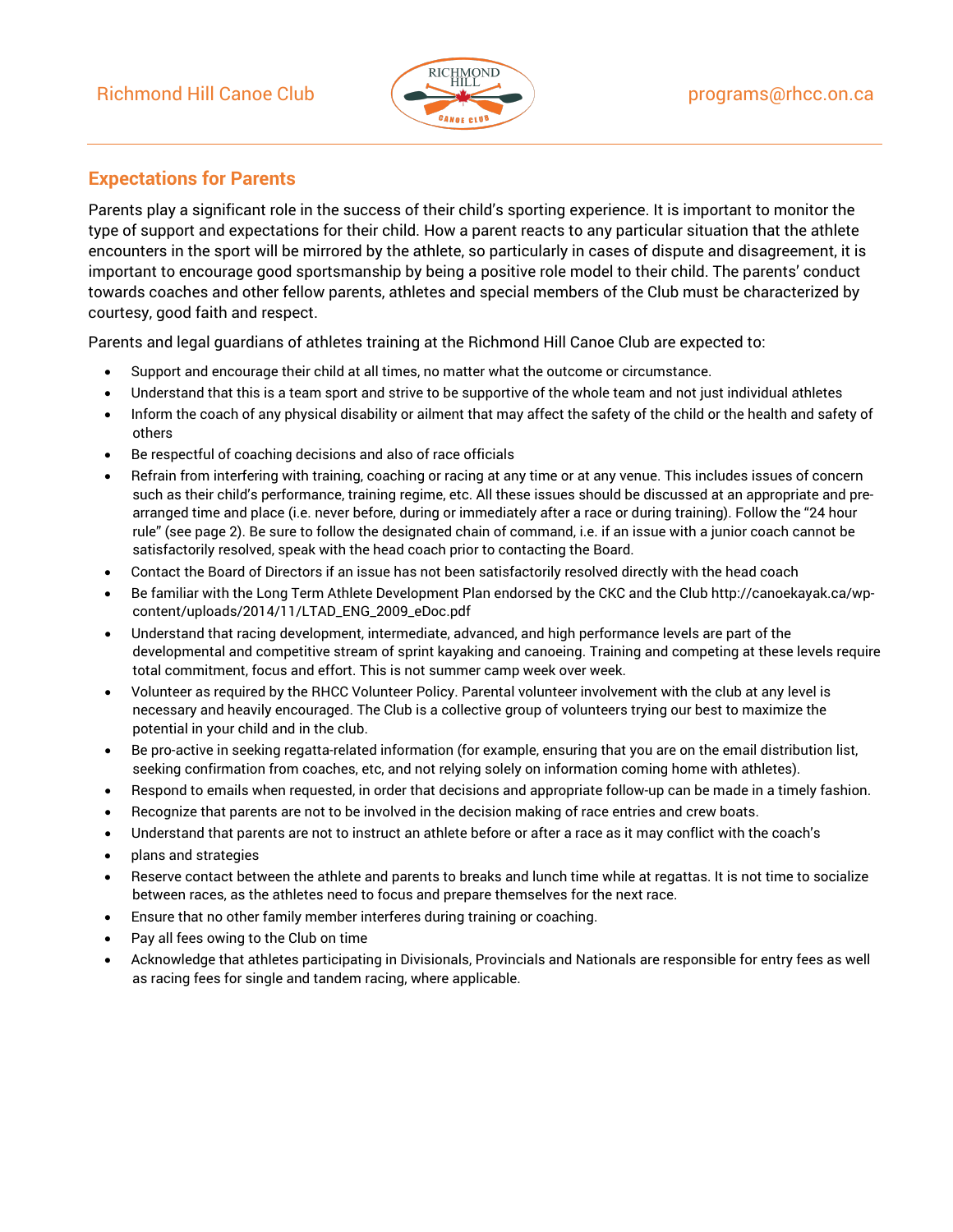

## **Expectations for Board Members**

The RHCC Board is made up of Officers and Committees of Management. The Board is to be run effectively by applying good governance principles and practices. The Board's role is to govern and should not be involved in coaching or day-to-day training.

The role of the Board is to:

- Set objectives, define policy and develop strategic direction
- Incorporate good governance and ethical standards into daily activities
- Specify the responsibilities of the co-commodores, board members and coaching staff
- Ensure the Board provides satisfactory leadership, planning, organization, and control
- Monitor the performance of coaches, athletes and volunteers
- Monitor the performance of the Club
- Ensure present plans and actions provide for the Club's continuity
- Manage communication with members and other stakeholders including the municipality, WOD, OCSRA, CKC, sponsors, etc.
- Manage risk
- Ensure compliance with policies, laws and regulations
- Undertake a regular review of the Club's finances.
- Board members are to make decisions in the best interest of the entire club membership, including staff and volunteers, and not on the basis of their own personal situation.
- Board members are asked to maintain confidentiality of Board matters where and whenappropriate.
- Board members are expected to do their fair share and accept responsibilities and duties asneeded.
- Board members are not to be involved in the decision making of crew boats or raceentries.
- Board members are not to talk to the coach about board-related matters during active training orracing
- The Board shall involve the Head Coach in areas relevant to the role and execution of coachingduties.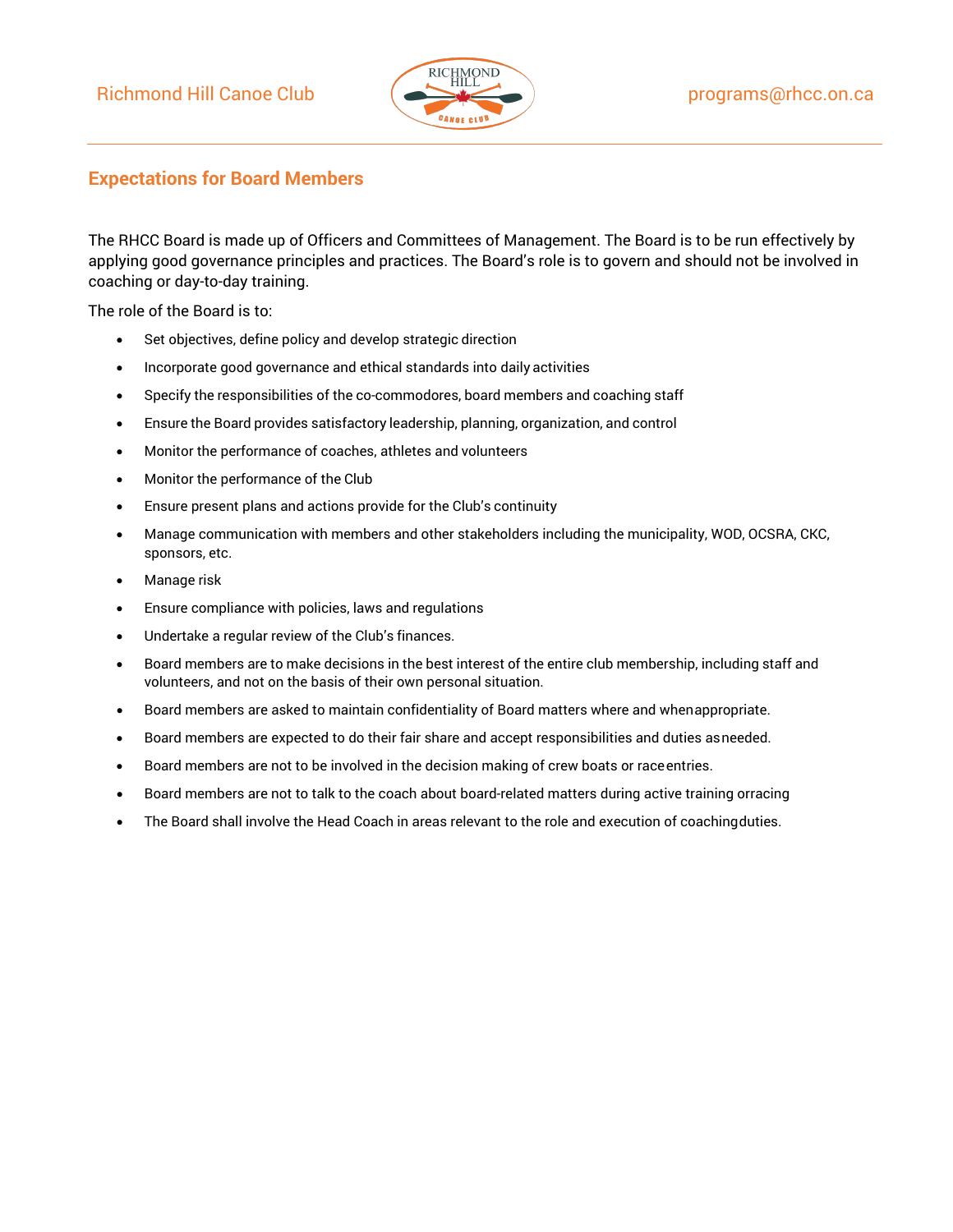

## **Expectations for Masters Paddlers**

## **(Experienced and Inexperienced)**

Experienced Masters at the RHCC are expected to:

- Obey all the on water safety rules (no paddling alone, no paddling in the dark and no paddling without wearing a life jacket in cold water scenarios)
- Assist any paddler experiencing difficulties on the water.
- Assist at events where volunteers are required and fulfill their volunteer requirements as outlined in the Club Volunteer Policy
- Respect the equipment at the RHCC
- Respect the privately owned equipment stored at the club and not use it without prior permission.
- Listen to and respect the Head Coach in matters of safety and equipment use
- Elect a Master's representative to receive and disseminate information to all Masters regarding their participation in all regattas, organize entries and communicate them to the coach that is submitting the entries. In the case of CanMas submit RHCC entries directly to the CanMas organizer.
- Be responsible with any club key in their possession or lockbox passcode and report immediately if it is lost or stolen.

The Masters working under a coach are expected to:

- Refer to the quidelines for athletes
- Be responsible
- Promote good work ethic and club atmosphere
- Discuss any problems, questions or concerns with the master's coach as they come up and deal with them in a respectful manner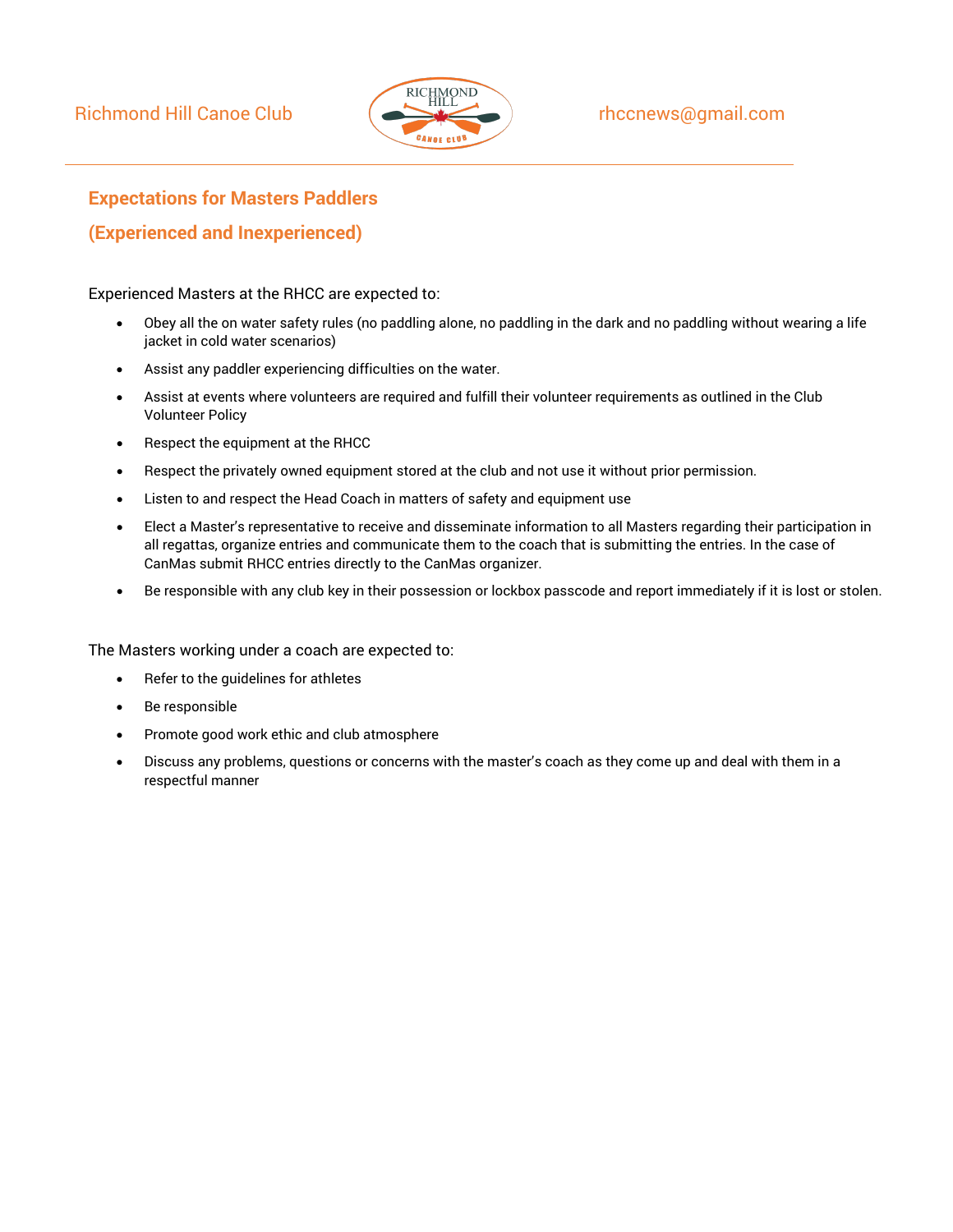

## **Richmond Hill Canoe Club Paddling Safety Policy**

The following policies apply to all members, coaches and guests of the club.

#### **COLD WATER PADDLING:**

High performance paddlers may go on the water provided they sign the CKC Cold Water Waiver form, or wear a PFD if the water temperature is 8 degrees C or lower. The coach's boat must be launched prior to any paddling and remain in the immediate proximity of the paddlers at all times.

Intermediate and Advanced paddlers may go on the water, at the coach's discretion, if the water temperature is above 8 degrees C. PFDs must be worn until water temperature reaches 10 degrees C. Same coach's boat rules apply.

If water temperatures are above 8 degrees C for High Performance and 10 degrees C for Intermediate and Advanced paddlers, PFD use is discretionary by paddlers older than U15 only but may be mandated by the coach based on other safety considerations.

Each paddler shall have available a spare set of dry clothing at the Club House in case of an upset.

During cold weather, paddlers shall, whenever practical, stay in the leeward shallow water where self recovery is possible.

If time trials for the Intermediate and Advanced Group are done in "cold water", a second safety boat shall be available at the other end of the lake. Radios shall be carried by the safety boats.

### **COACHES' BOATS:**

The coaches' boats must be launched prior to any paddling activity occurring. Each boat shall carry a paddle, throw bag, whistle, bailer and emergency blanket. In addition, sufficient PFDs stored in the mesh bags, for individual or team boat members, shall be carried. Enough gasoline shall be taken at the start of each session to preclude having to go ashore to refuel.

There shall be, on the water, one coach/safety boat for every activity group. Excluding the war canoe, if a session has more paddlers than can be safely handled by one boat, the coach is authorized to use junior coaches in a safety role.

#### **30:30 LIGHTNING RULE:**

"When thunder roars, (we) go indoors" … RHCC coaches and staff shall abide by Environment Canada's 30:30 Lightning Rule [\(http://sirc.ca/resources/weather\) a](http://sirc.ca/resources/weather))nd catch phrase. All paddlers, summer campers and staff will take appropriate shelter when the count between thunder and lightning is 30 seconds or fewer AND remain sheltered for 30 minutes after the last thunder.

### **TRAINING:**

At the start of each session during the summer, new members shall demonstrate swimming and water treading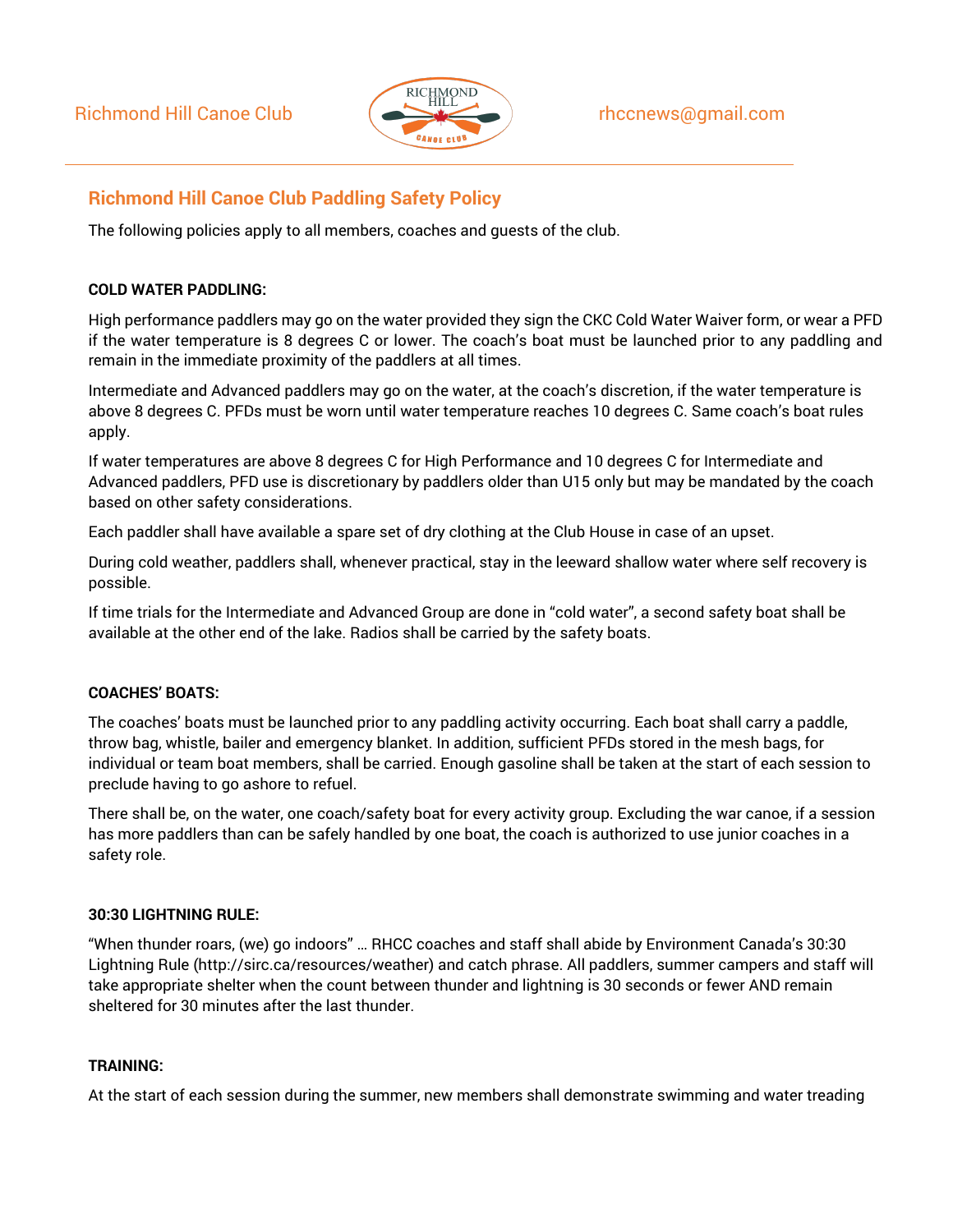## Richmond Hill Canoe Club  $\left( \bigoplus_{i=1}^{\infty} \mathbb{R}^n \right)$  rhccnews@gmail.com



ability. They shall swim 50 m, tread water for 5 minutes, be able to put on a PFD while treading water and hold the "cold water tucked" position for 1 minute. Respective coaches shall brief members of procedures when an upset occurs. Wet exits and recovery are to be practiced during beginner's classes. Use of recovery equipment, throw bags, radios, whistle and horn signals shall be taught to all boat drivers and paddlers.

Members who do not pass a swim test must wear at PFD while on the water. All U15 and younger paddlers must wear a PFD. Shoes other than "water socks" are prohibited in club boats.

#### **REGATTAS:**

As per the OCSRA guidelines the following applies to regattas at Lake Wilcox.

At least one emergency transportation vehicle and a First Aider are to be available. This normally is St. John's Ambulance personnel. The use of 911 paramedics to treat and transport during a critical emergency cannot be ruled out.

At least three safety boats, including the official's boat must be on the water at all times during races. At least 2 members of the safety crew should be trained in first aid, lifesaving and CPR. Safety boats must be equipped as described in the coach boat section. In addition, they should carry ladders to assist paddlers to board safely. An additional inflatable boat in the safety boats for extra capacity and to aid boarding should be considered.

Motors are to be turned off while paddlers are boarding safety boats. Club radios are to be made available for the safety boats.

### **FIRST AID:**

Coaches are to maintain first aid and CPR qualifications. A complete first aid kit shall be maintained in the Club House. Monthly inspections of the contents will be done during routine safety/security audits.

#### **MASTERS:**

Masters are encouraged to paddle during regular club hours while a safety boat is on the water. New masters are required to demonstrate swimming proficiency or to wear a PFD while on the water. If a master owns his/her boat, uses club facilities and paddles during off hours, he/she recognizes the inherent risks in this activity and holds the Club harmless. Masters who paddle alone should be aware of the Coast Guard requirement to have on board a PFD, signaling device and throw rope.

If a master paddles during off hours, the Club House shall, for security reasons, remain locked.

#### **NO LONE PADDLING:**

It is highly recommended that no club member paddle alone on the lake, whether using a club or privately owned boat.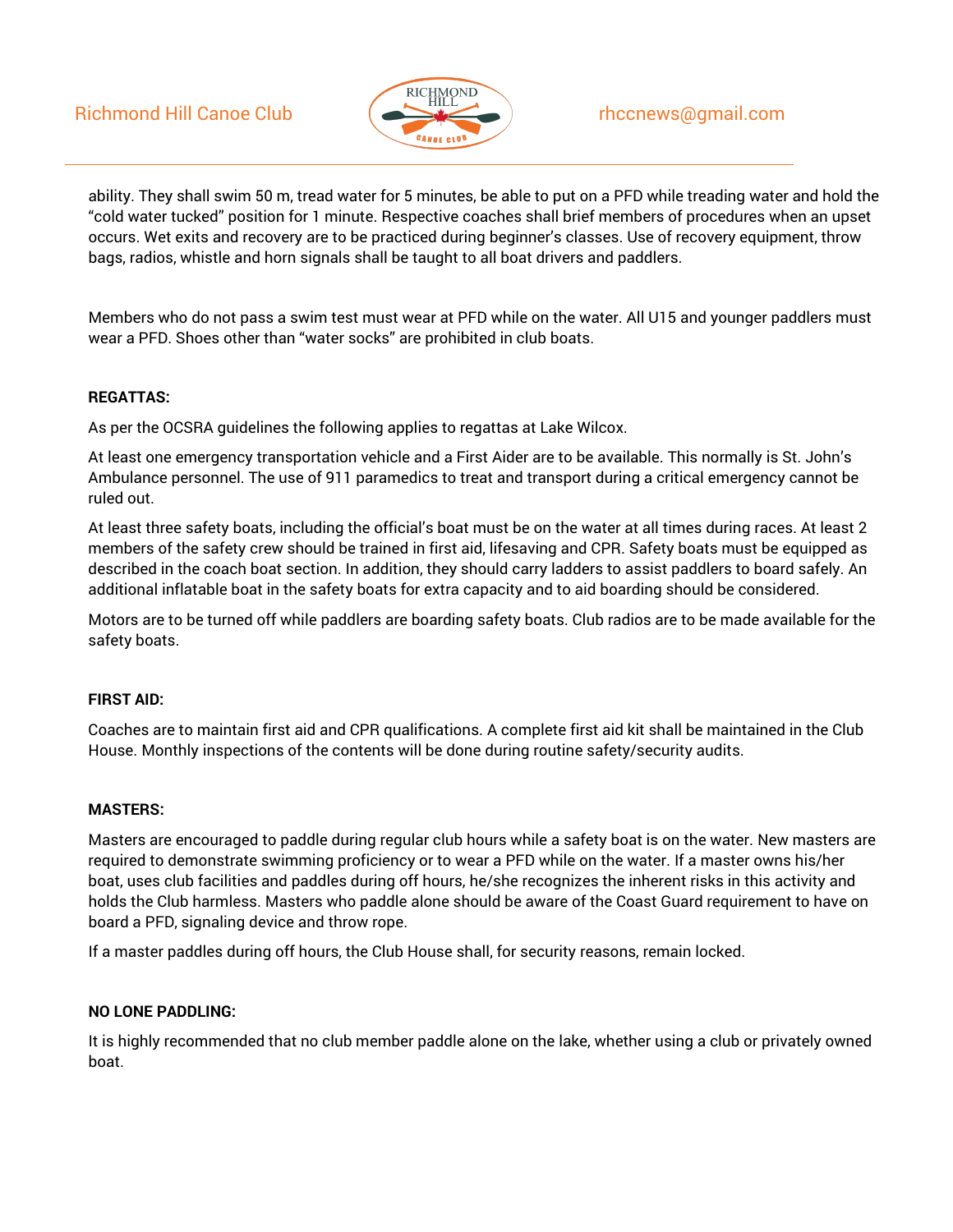## Richmond Hill Canoe Club  $\left($   $\right)$  rhccnews@gmail.com



#### **SIGNALS:**

Using either a whistle or the air horn:

Attract attention by one long blast then

- 2 shorter blasts meaning return to shore,
- 3 shorter blasts means paddler in the water

A paddler who does not have a whistle can attract attention by holding a paddle overhead and then pointed to the direction of the problem.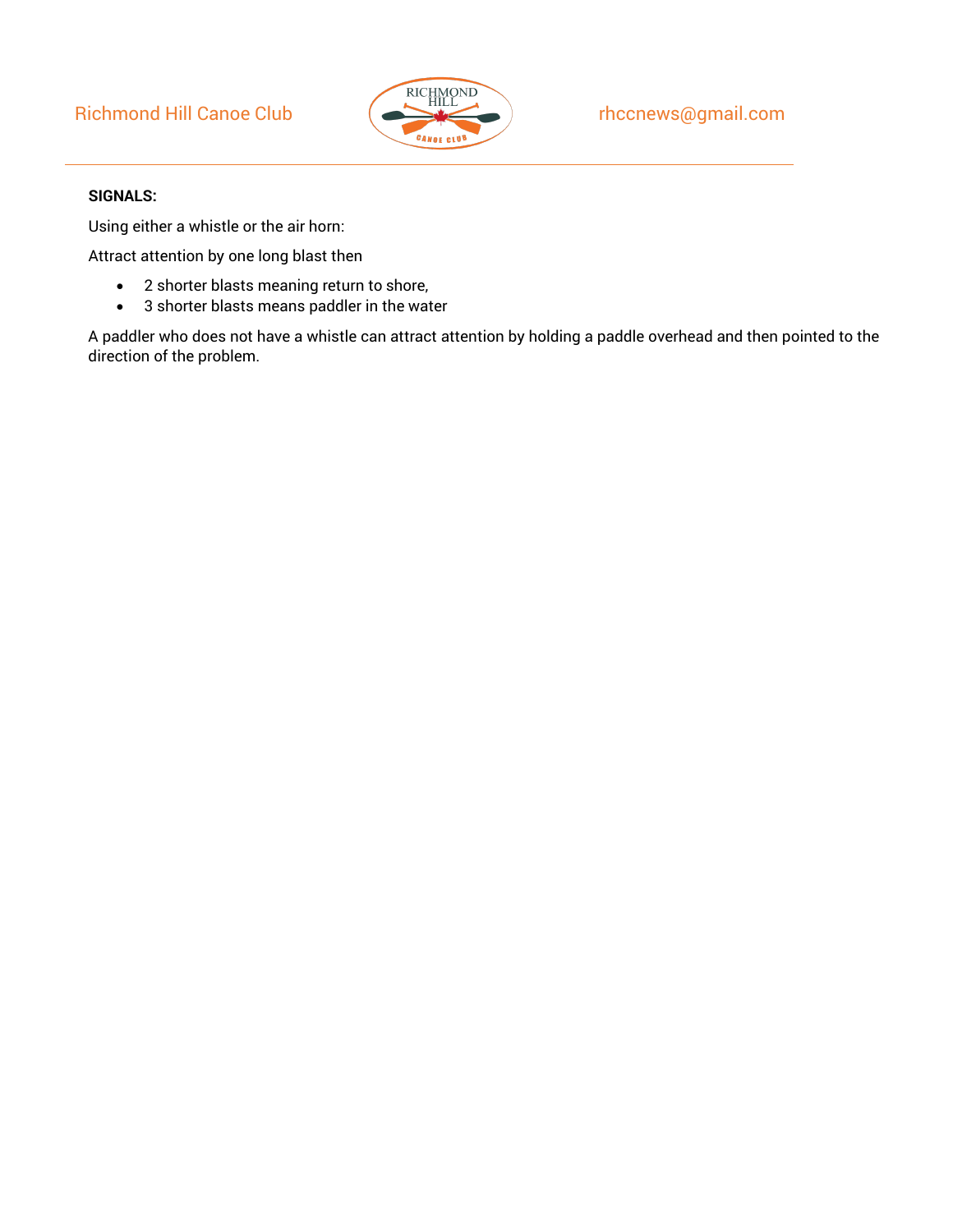

## **PHILOSOPHY FOR ASSIGNMENT OF PADDLERS TO TEAM BOATS**

The assignment of paddlers to team boats will be done by the coaching staff and will depend on the nature of the competition/regatta. Three such classes of competition/regattas are outlined below:

- 1. Internal RHCC regattas
- 2.Regular season regattas, and
- 3.WOD trials and subsequent championships.

Trials and Championships are the following:

- WOD Trials and Championships Ontario Championships
- Trillium Championships National Sprint Championships

All paddlers are encouraged to participate in War Canoe, where possible.

Deviations from these guidelines are inevitable because of potential conflicts for boats and paddler participation arising from the particular schedule of a regatta.

#### **Guidelines for Filling Team Boats for RHCC Internal Regattas**

Objective: To allow all new members to have fun and gain experience in a familiar, stress-free environment.

- Encourage new and young paddlers to enter as many races as possible. Mixed age groupings and co-ed races are included to permit a full card of races.
- Balance teams so that boats are comparable in speed OR stagger starts so that there is a competitive end of the race. Everyone should have a chance to win.
- No Advanced/HP paddlers allowed to race in any boat other than pleasure canoe or war canoe.
- Advanced/HP paddlers to assist new or young paddlers in activities to be undertaken at regattas.

#### **Guidelines for Filling Team Boats for Regular Season Regattas**

Objective: To allow paddlers a reasonable number of races in each regatta.

- The number of races per paddler should be as balanced as possible.
- Normally paddlers will compete in their age group matched with paddlers of similar ability. If there is a shortage of paddlers in a given age group to complete a boat then underage paddlers may move up to fill spaces as needed. Paddlers will not move up to displace paddlers of the correct age group from having a race except in the case where the underage paddler does not have teams available in his/her age grouping.
- By the time of the Divisional Regatta teams should be proposed for the Divisional Trials using the criteria given below. If possible, these teams should race together for the Division Regatta and the Balmy Beach Regatta since these two courses will be used for the Trials and Provincials.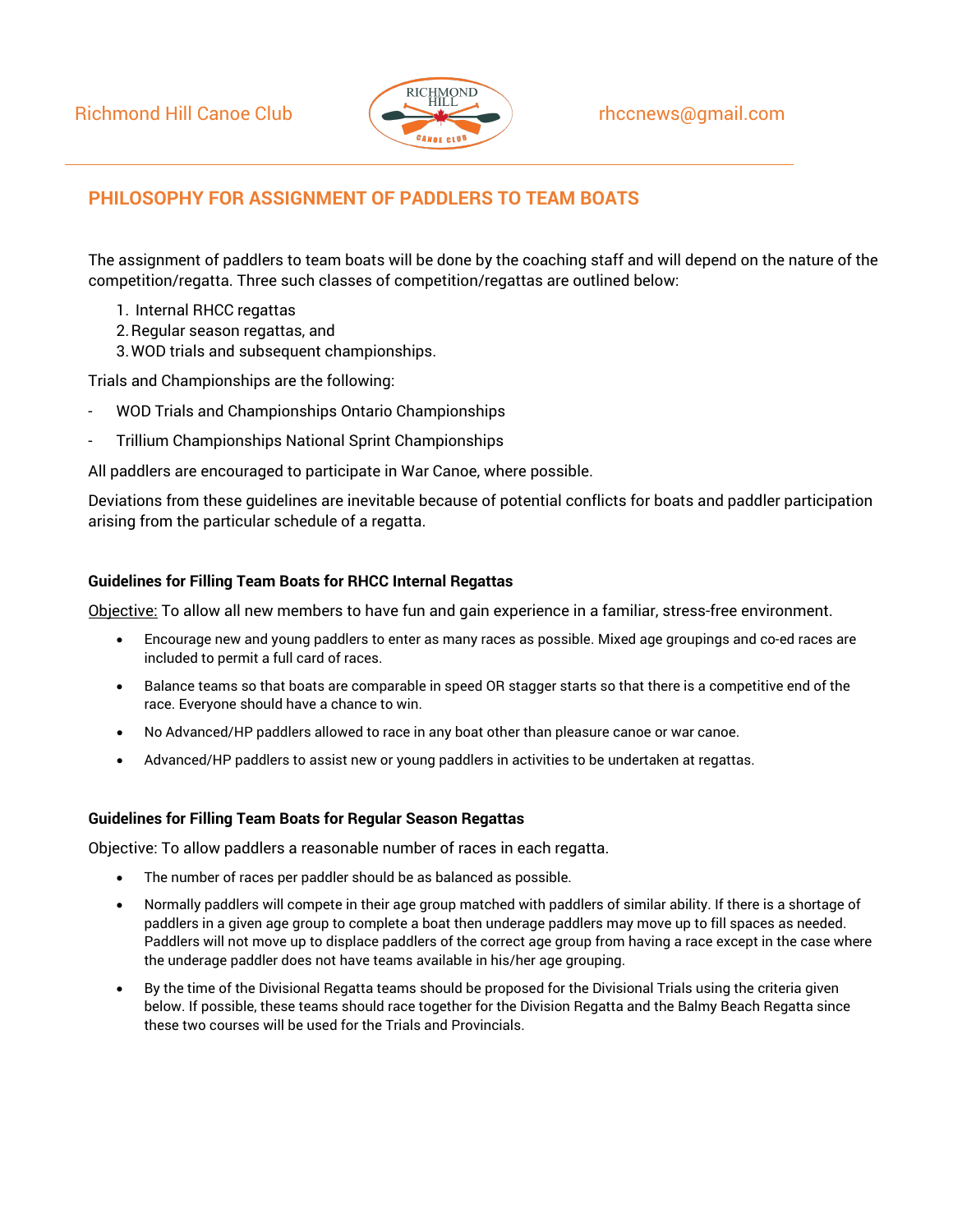## Richmond Hill Canoe Club  $\left($   $\right)$  rhccnews@gmail.com



#### **Guidelines for Filling Team Boats for Trials and Championships**

Objective: To maximize number of club medals at Provincials, Trillium and Nationals.

- Team boats should be filled by a #1 crew (fastest group), #2 crew (second fastest group), etc. with the ranking determined by the head coach.
- Normally, Advanced/HP paddlers within an age group would be faster than Summer Members.
- An underage Advanced/HP paddler can move up to a higher age level team boat if there are no suitable paddlers in that age grouping of Advanced/HP paddlers
- A Summer Member in that age group can paddle with an Advanced/HP team if the team performs better than it can with the underage Advanced/HP paddler
- In the event that a team may perform better with underage paddlers in the boat in place of paddlers who are both of the correct age group and are competent in the boat:
- Due consideration should be given to possible loss of morale of the paddler and the length of time that the individual has been with the club vs. the benefit to be gained in time and placement. Clearly this should only even be considered for a team of advanced/HP paddlers (high time investment) for whom qualifying at the Trials is on the line.
- Underage paddlers should not substitute for paddlers of the correct age in terms of Summer Members. Summer members are here for the fun and experience and a "house-league" approached is preferred.
- In the event that a paddler is isolated in his/her age group at his/her ability level (eg. Advanced/HP) then that paddler will be treated as an equal member of the higher age group at the ability level and be placed in team boats according to his/her ranking within that group.
- Paddlers who compete in 1 discipline (plus war canoe) within one age group can participate in all team boats for which they are eligible within the 6-race limit. Members who are required to paddle up to permit competitive races for a higher age group may be ineligible for some team boat races within their own age grouping. These cases will need to be addressed on an individual basis so that all age groups have the best chance of qualifying.
- Advanced/HP paddlers competing in U17 or higher age groups will be considered to have 1 primary discipline. At these events it is important to have adequate rest and preparation between races and, due to the race schedules, this can only be done when racing within a single discipline.
- Once a paddler has accepted a position in a team boat then a commitment to the team has been made. The paddler must make every reasonable effort to train regularly and to participate on race day. If this commitment is not upheld the paddler may be replaced.

Club performance at the Provincial and National Level can on occasion be enhanced if we deliberately substitute a paddler (A) in a team boat at WOD trials by a paddler (B) who results in a slower race for the boat but still maintains the chance of qualifying the boat. This can be done for one of the following reasons:

- A is in a tight race situation too close to the time of this particular race. Racing with A may result in a weaker performance for the club in one or the other of the races, compared with performance with the paddler B.
- A is in the full complement of races already.